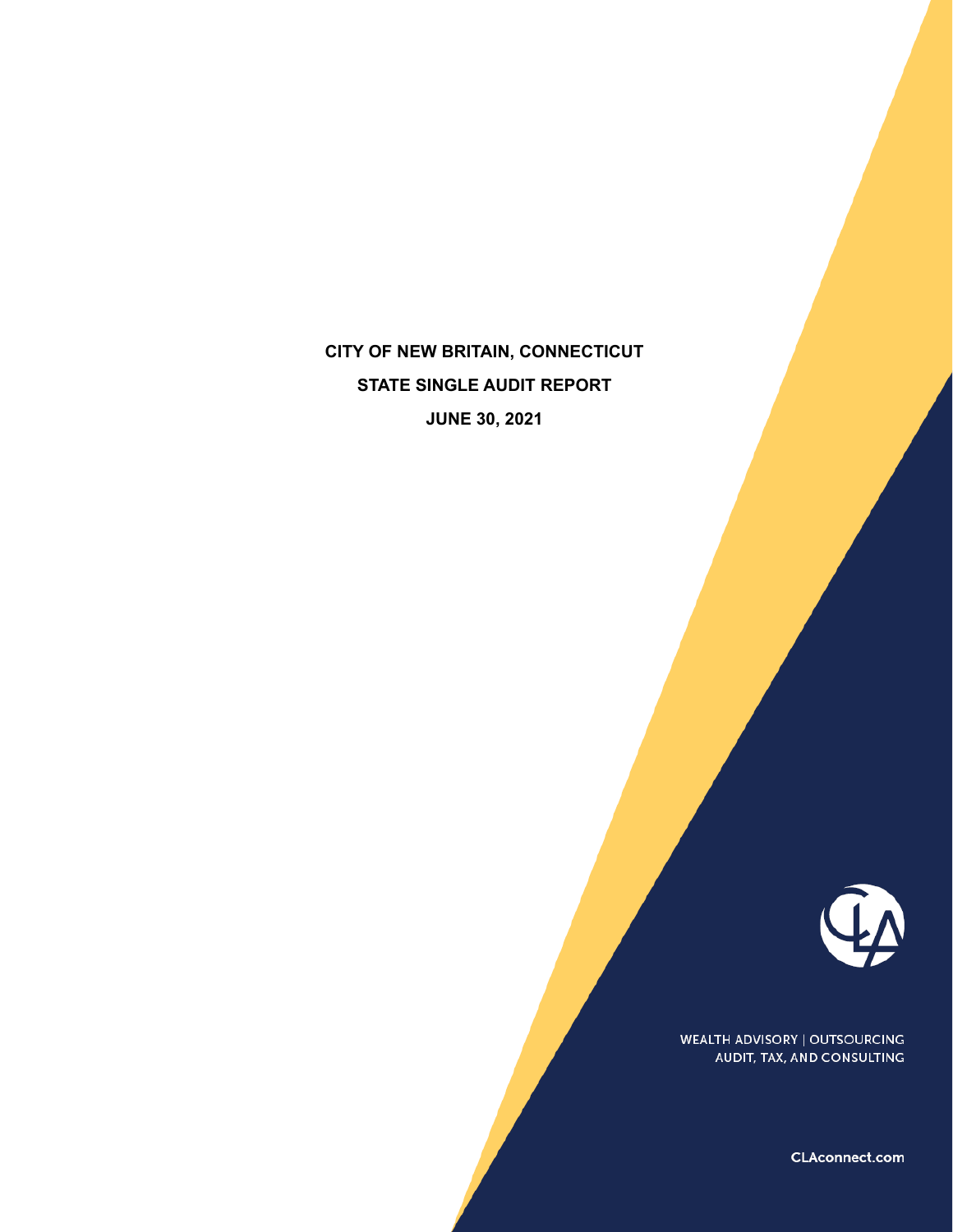#### **CITY OF NEW BRITAIN, CONNECTICUT STATE SINGLE AUDIT REPORT JUNE 30, 2021 TABLE OF CONTENTS**

| Independent Auditors' Report on Compliance for Each Major State Program; Report on<br>Internal Control over Compliance; and Report on the Schedule of Expenditures of                                                    | $1 - 3$        |
|--------------------------------------------------------------------------------------------------------------------------------------------------------------------------------------------------------------------------|----------------|
| State Financial Assistance Required by the State Single Audit Act                                                                                                                                                        |                |
| Schedule of Expenditures of State Financial Assistance                                                                                                                                                                   | 4-6            |
| Notes to Schedule of Expenditures of State Financial Assistance                                                                                                                                                          | $\overline{7}$ |
| Independent Auditors' Report on Internal Control over Financial Reporting and on<br>Compliance and Other Matters Based on an Audit of Financial Statements Performed<br>in Accordance with Government Auditing Standards | $8-9$          |
| <b>Schedule of Findings and Questioned Costs</b>                                                                                                                                                                         | 10-11          |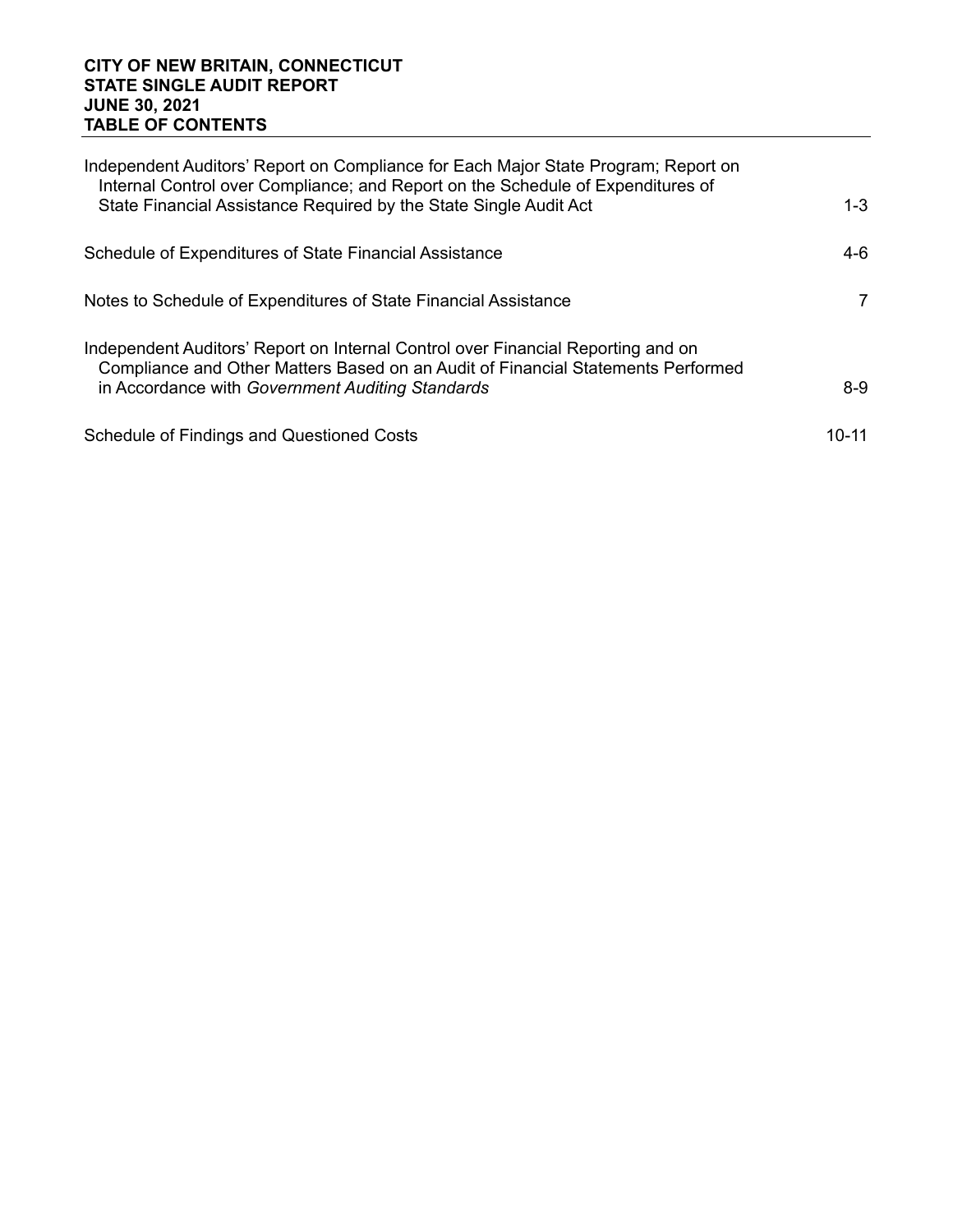

#### **Independent Auditors' Report on Compliance for Each Major State Program; Report on Internal Control Over Compliance; and Report on the Schedule of Expenditures of State Financial Assistance Required by the State Single Audit Act**

To the Members of the Common Council City of New Britain, Connecticut

## **Report on Compliance for Each Major State Program**

We have audited the City of New Britain, Connecticut's compliance with the types of compliance requirements described in the Office of Policy and Management's *Compliance Supplement* that could have a direct and material effect on each of the City of New Britain, Connecticut's major state programs for the year ended June 30, 2021. The City of New Britain, Connecticut's major state programs are identified in the summary of auditors' results section of the accompanying schedule of findings and questioned costs.

#### *Management's Responsibility*

Management is responsible for compliance with the requirements of laws, regulations, contracts and grants applicable to its state programs.

#### *Auditors' Responsibility*

Our responsibility is to express an opinion on compliance for each of the City of New Britain, Connecticut's major state programs based on our audit of the types of compliance requirements referred to above. We conducted our audit of compliance in accordance with auditing standards generally accepted in the United States of America; the standards applicable to financial audits contained in *Government Auditing Standards*, issued by the Comptroller General of the United States; and the State Single Audit Act (C.G.S. Sections 4-230 to 4-236). Those standards and the State Single Audit Act require that we plan and perform the audit to obtain reasonable assurance about whether noncompliance with the types of compliance requirements referred to above that could have a direct and material effect on a major state program occurred. An audit includes examining, on a test basis, evidence about the City of New Britain, Connecticut's compliance with those requirements and performing such other procedures as we considered necessary in the circumstances.

We believe that our audit provides a reasonable basis for our opinion on compliance for each major state program. However, our audit does not provide a legal determination of the City of New Britain, Connecticut's compliance.

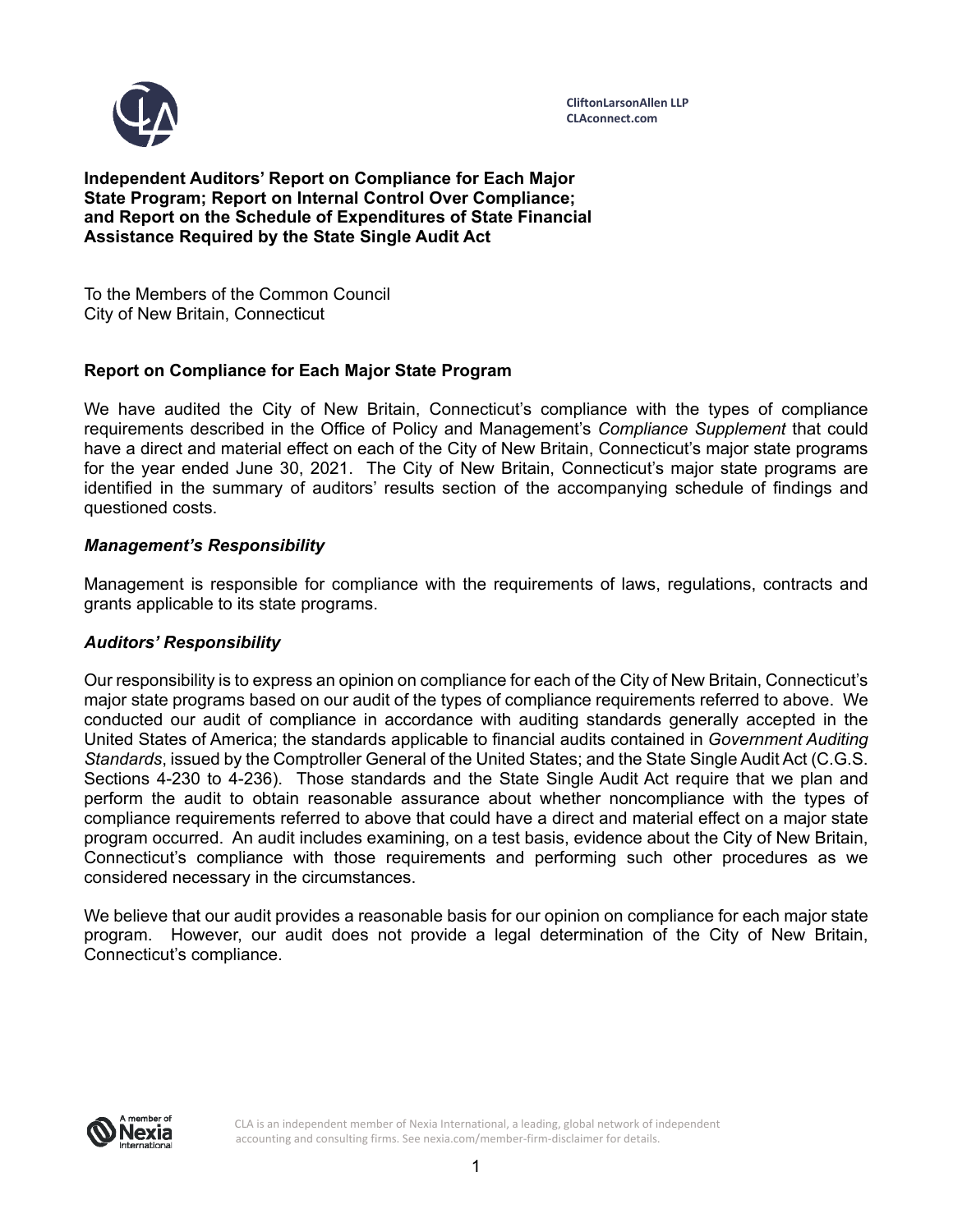#### *Opinion on Each Major State Program*

In our opinion, the City of New Britain, Connecticut, complied, in all material respects, with the types of compliance requirements referred to above that could have a direct and material effect on each of its major state programs for the year ended June 30, 2021.

#### **Report on Internal Control over Compliance**

Management of the City of New Britain, Connecticut, is responsible for establishing and maintaining effective internal control over compliance with the types of compliance requirements referred to above. In planning and performing our audit of compliance, we considered the City of New Britain, Connecticut's internal control over compliance with the types of requirements that could have a direct and material effect on each major state program to determine the auditing procedures that are appropriate in the circumstances for the purpose of expressing an opinion on compliance for each major state program and to test and report on internal control over compliance in accordance with the State Single Audit Act, but not for the purpose of expressing an opinion on the effectiveness of internal control over compliance. Accordingly, we do not express an opinion on the effectiveness of the City of New Britain, Connecticut's internal control over compliance.

A deficiency in internal control over compliance exists when the design or operation of a control over compliance does not allow management or employees, in the normal course of performing their assigned functions, to prevent, or detect and correct, noncompliance with a type of compliance requirement of a state program on a timely basis. A material weakness in internal control over compliance is a deficiency, or a combination of deficiencies, in internal control over compliance such that there is a reasonable possibility that material noncompliance with a type of compliance requirement of a state program will not be prevented, or detected and corrected on a timely basis. A significant deficiency in internal control over compliance is a deficiency, or a combination of deficiencies, in internal control over compliance with a type of compliance requirement of a state program that is less severe than a material weakness in internal control over compliance yet important enough to merit attention by those charged with governance.

Our consideration of internal control over compliance was for the limited purpose described in the first paragraph of this section and was not designed to identify all deficiencies in internal control over compliance that might be material weaknesses or significant deficiencies. We did not identify any deficiencies in internal control over compliance that we consider to be material weaknesses. However, material weaknesses may exist that have not been identified.

The purpose of this report on internal control over compliance is solely to describe the scope of our testing of internal control over compliance and the results of that testing based on the requirements of the State Single Audit Act. Accordingly, this report is not suitable for any other purpose.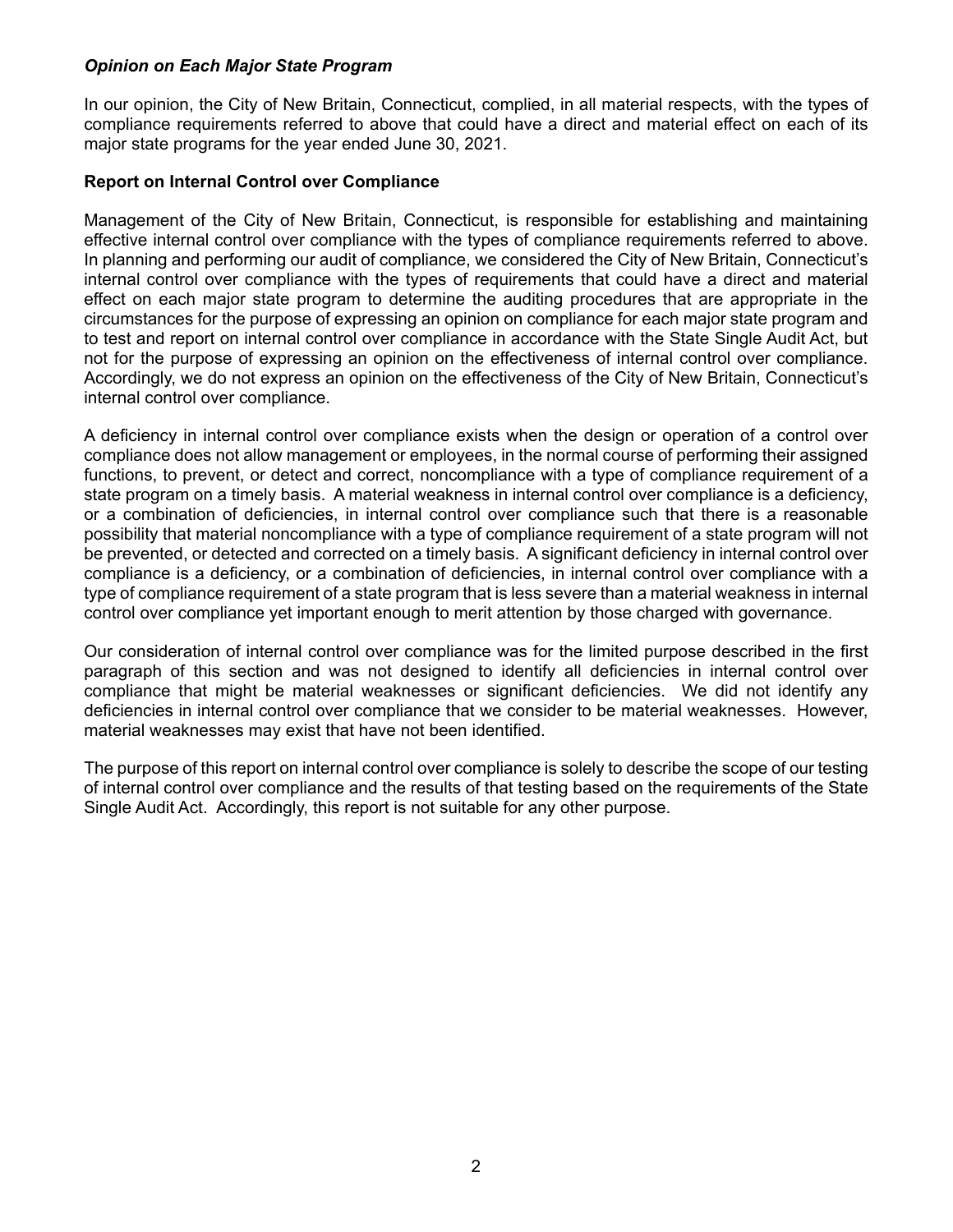#### **Report on Schedule of Expenditures of State Financial Assistance Required by the State Single Audit Act**

We have audited the financial statements of the governmental activities, the business-type activities*,*  each major fund and the aggregate remaining fund information of the City of New Britain, Connecticut, as of and for the year ended June 30, 2021, and the related notes to the financial statements, which collectively comprise the City of New Britain, Connecticut's basic financial statements. We issued our report thereon dated February 24, 2022, which contained unmodified opinions on those financial statements. Our audit was conducted for the purpose of forming opinions on the financial statements that collectively comprise the basic financial statements. The accompanying schedule of expenditures of state financial assistance is presented for purposes of additional analysis as required by the State Single Audit Act and is not a required part of the basic financial statements. Such information is the responsibility of management and was derived from and relates directly to the underlying accounting and other records used to prepare the basic financial statements. The information has been subjected to the auditing procedures applied in the audit of the financial statements and certain additional procedures, including comparing and reconciling such information directly to the underlying accounting and other records used to prepare the basic financial statements or to the basic financial statements themselves, and other additional procedures in accordance with auditing standards generally accepted in the United States of America. In our opinion, the schedule of expenditures of state financial assistance is fairly stated in all material respects in relation to the basic financial statements as a whole.

Clifton Larson Allen LLP

West Hartford, Connecticut February 24, 2022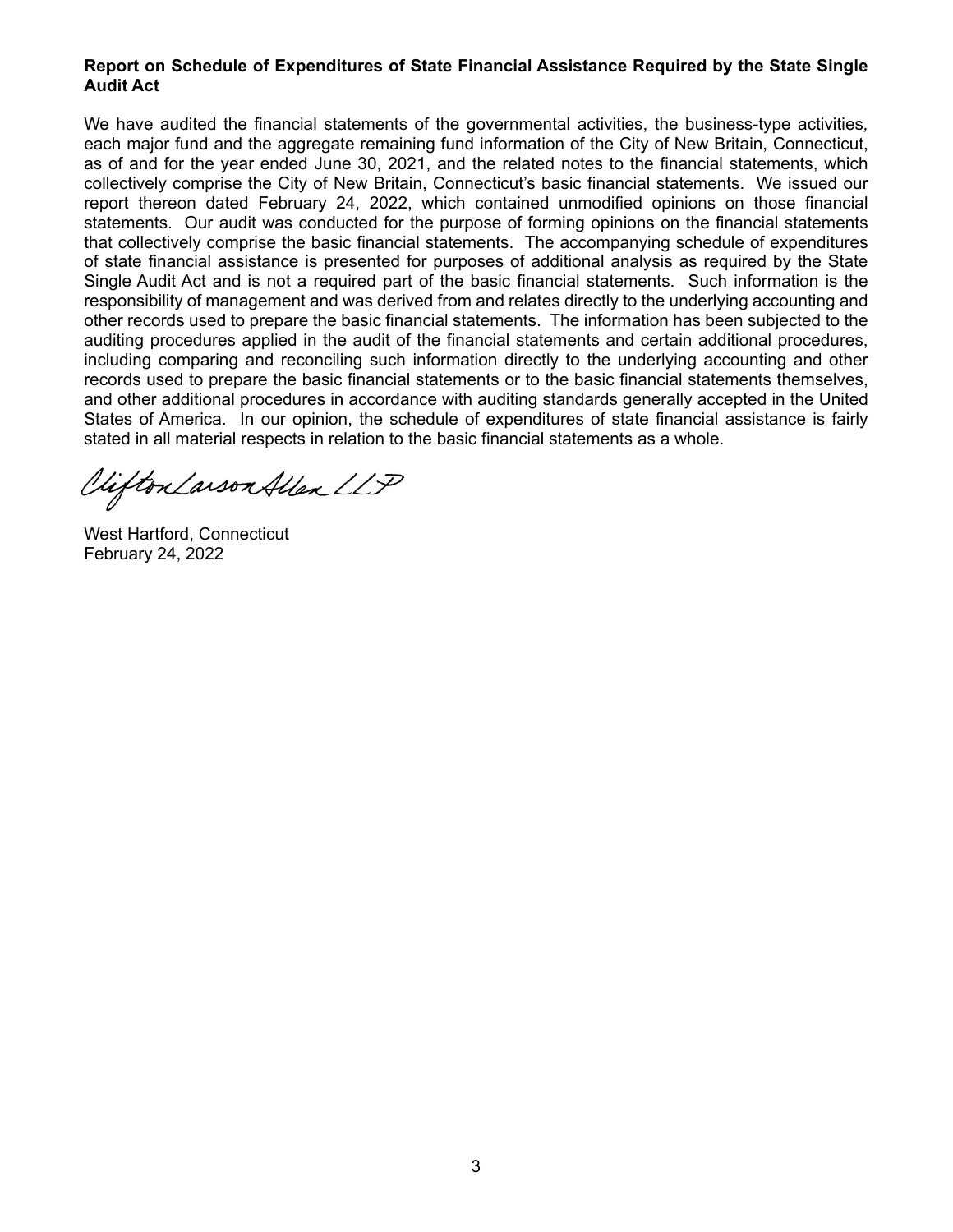#### **CITY OF NEW BRITAIN, CONNECTICUT SCHEDULE OF EXPENDITURES OF STATE FINANCIAL ASSISTANCE FOR THE YEAR ENDED JUNE 30, 2021**

| State Grantor/Pass-Through Grantor/<br><b>Program Title</b> | <b>State Grant Program</b><br><b>Core-CT Number</b> | <b>Passed Through</b><br>to Subrecipients | <b>Expenditures</b> |
|-------------------------------------------------------------|-----------------------------------------------------|-------------------------------------------|---------------------|
| <b>Department of Education</b>                              |                                                     |                                           |                     |
| Primary Mental Health                                       | 11000-SDE64370-12198                                |                                           | \$<br>19,199        |
| <b>Commissioner's Network</b>                               | 11000-SDE64370-12547                                |                                           | 2,815,175           |
| <b>Family Resource Centers</b>                              | 11000-SDE64370-16110                                |                                           | 304,590             |
| <b>Child Nutrition State Match</b>                          | 11000-SDE64370-16211                                |                                           | 70,109              |
| <b>Health Foods Initiative</b>                              | 11000-SDE64370-16212                                |                                           | 132,261             |
| <b>Adult Education</b><br><b>Adult Education</b>            | 11000-SDE64370-17030<br>11000-SDE64370-17030        | \$<br>46,283<br>\$                        | 931,663<br>977,946  |
| Health & Welfare-Private School Pupil                       | 11000-SDE64370-17034                                |                                           | 38,471              |
| <b>Alliance District</b>                                    | 11000-SDE64370-17041-82164                          |                                           | 22,035,700          |
| <b>Bilingual Education</b>                                  | 11000-SDE64370-17042                                |                                           | 98,238              |
| <b>Priority School Districts</b>                            | 11000-SDE64370-17043-82052                          |                                           | 1,655,982           |
| School Breakfast Program                                    | 11000-SDE64370-17046                                |                                           | 40,734              |
| <b>Magnet Schools</b>                                       | 11000-SDE64370-17057                                |                                           | 10,000              |
| After School Programs                                       | 11000-SDE64370-17084                                |                                           | 339,320             |
| <b>Extended School Hours</b>                                | 11000-SDE64370-17108                                |                                           | 200,466             |
| School Accountability                                       | 11000-SDE64370-17109                                |                                           | 232,015             |
| Low Performing Schools SB1502                               | 12052-SDE64370-43728                                |                                           | 326,227             |
| <b>Total Department of Education</b>                        |                                                     | 46,283                                    | 29,296,433          |
| <b>Department of Social Services</b>                        |                                                     |                                           |                     |
| Medicaid                                                    | 11000-DSS60000-16020                                |                                           | 199.079             |
| <b>Total Department of Social Services</b>                  |                                                     |                                           | 199,079             |
| <b>Connecticut State Library</b>                            |                                                     |                                           |                     |
| <b>Historic Document Preservation</b>                       | 12060-CSL66094-35150                                |                                           | 10,500              |
| <b>Total Connecticut State Library</b>                      |                                                     |                                           | 10,500              |
| <b>Department of Administrative Services</b>                |                                                     |                                           |                     |
| Alliance District General Improvements                      | 12052-DAS27635-43651                                |                                           | 75,372              |
| <b>Total Department of Administrative Services</b>          |                                                     |                                           | 75,372              |
| <b>Department of Children and Families</b>                  |                                                     |                                           |                     |
| Youth Service Bureaus                                       | 11000-DCF91141-17052                                |                                           | 60,424              |
| Youth Service Bureau Enhanceme                              | 11000-DCF91141-17107                                |                                           | 12,967              |
| Total Department of Children and Families                   |                                                     |                                           | 73,391              |

**Department of Transportation**

The accompanying notes are an integral part of this schedule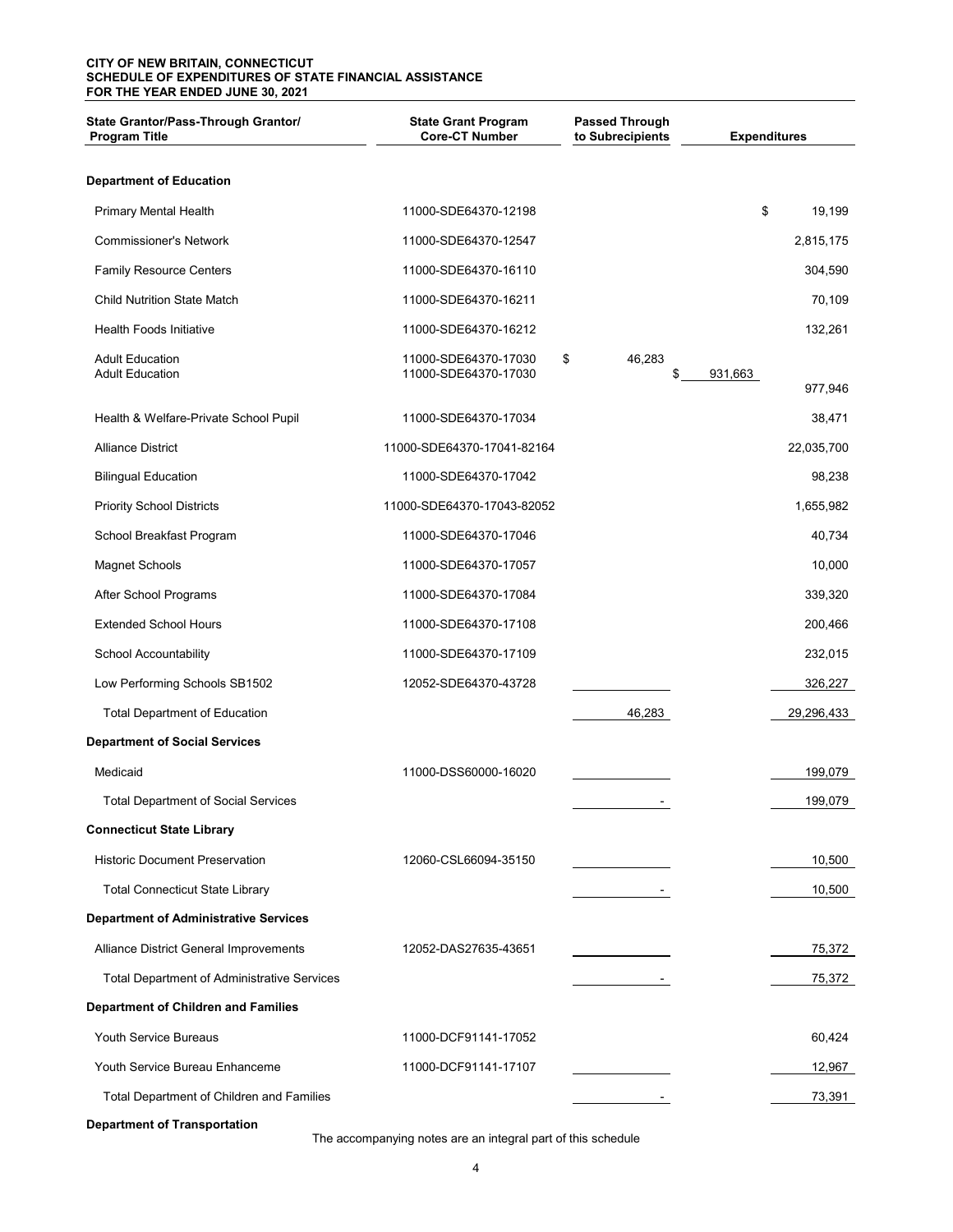#### **SCHEDULE OF EXPENDITURES OF STATE FINANCIAL ASSISTANCE (CONTINUED) CITY OF NEW BRITAIN, CONNECTICUT SCHEDULE OF EXPENDITURES OF STATE FINANCIAL ASSISTANCE FOR THE YEAR ENDED JUNE 30, 2021**

| State Grantor/Pass-Through Grantor/<br><b>Program Title</b>  | <b>State Grant Program</b><br><b>Core-CT Number</b> | <b>Passed Through</b><br>to Subrecipients | <b>Expenditures</b> |
|--------------------------------------------------------------|-----------------------------------------------------|-------------------------------------------|---------------------|
| Fix It First-Repair Bridges                                  | 13033-DOT57186-43123                                |                                           | \$<br>1,903         |
| Town Aid Road-STO                                            | 13033-DOT57131-43459                                |                                           | 383,589             |
| Let's Go CT Ramp-Up Program                                  | 13033-DOT57551-43667                                |                                           | 377,715             |
| Town Aid Road Grants-Municipal                               | 12052-DOT57131-43455                                |                                           | 383,589             |
| <b>Bus Operations</b>                                        | 12001-DOT57931-12175                                |                                           | 122,539             |
| Local Transportation Capital Program                         | 13033-DOT57197-43584                                |                                           | 1,990,267           |
| <b>Total Department of Transportation</b>                    |                                                     |                                           | 3,259,602           |
| <b>Department of Public Health</b>                           |                                                     |                                           |                     |
| Local & Distrct Deptartments of Health                       | 11000-DPH48558-17009                                |                                           | 78,238              |
| X-Ray Screen & Tubrculss Care                                | 12004-DPH48666-16112                                |                                           | 9,764               |
| Venereal Disease Control                                     | 12004-DPH48665-17013                                |                                           | 17,627              |
| Total Department of Public Health                            |                                                     |                                           | 105,629             |
| artment of Emergency Services and Public Protection          |                                                     |                                           |                     |
| Drug Asset Forfeit Revenue Account                           | 12060-DPS32155-35142                                |                                           | 38,289              |
| Enhanced 911 Telecomm Fund                                   | 12060-DPS32741-35190                                |                                           | 250,573             |
| Total Department of Emergency Services and Public Protection |                                                     |                                           | 288,862             |
| <b>Economic and Community Development</b>                    |                                                     |                                           |                     |
| <b>Transit Oriented Development</b>                          | 17161-ECD46260-43550                                |                                           | 1,601,678           |
| Urban Act Grant-OPM                                          | 13019-ECD46260-41240                                | \$<br>250,001                             | 250,001             |
| Brownfield Remediation & Development                         | 12060-ECD46260-35533                                |                                           | 96,803              |
| New Britain Arts Council                                     | 12069-ECD46820-12413                                |                                           | 39,380              |
| <b>Total Economic and Community Development</b>              |                                                     | 250,001                                   | 1,987,862           |
| <b>Office of Early Childhood</b>                             |                                                     |                                           |                     |
| <b>Child Care Quality Enhancement</b>                        | 11000-OEC64845-16158                                |                                           | 39,928              |
| Early Care and Education                                     | 11000-OEC64845-16274                                | 3,002,700                                 | 4,958,896           |
| Total Office of Early Childhood                              |                                                     | 3,002,700                                 | 4,998,824           |

The accompanying notes are an integral part of this schedule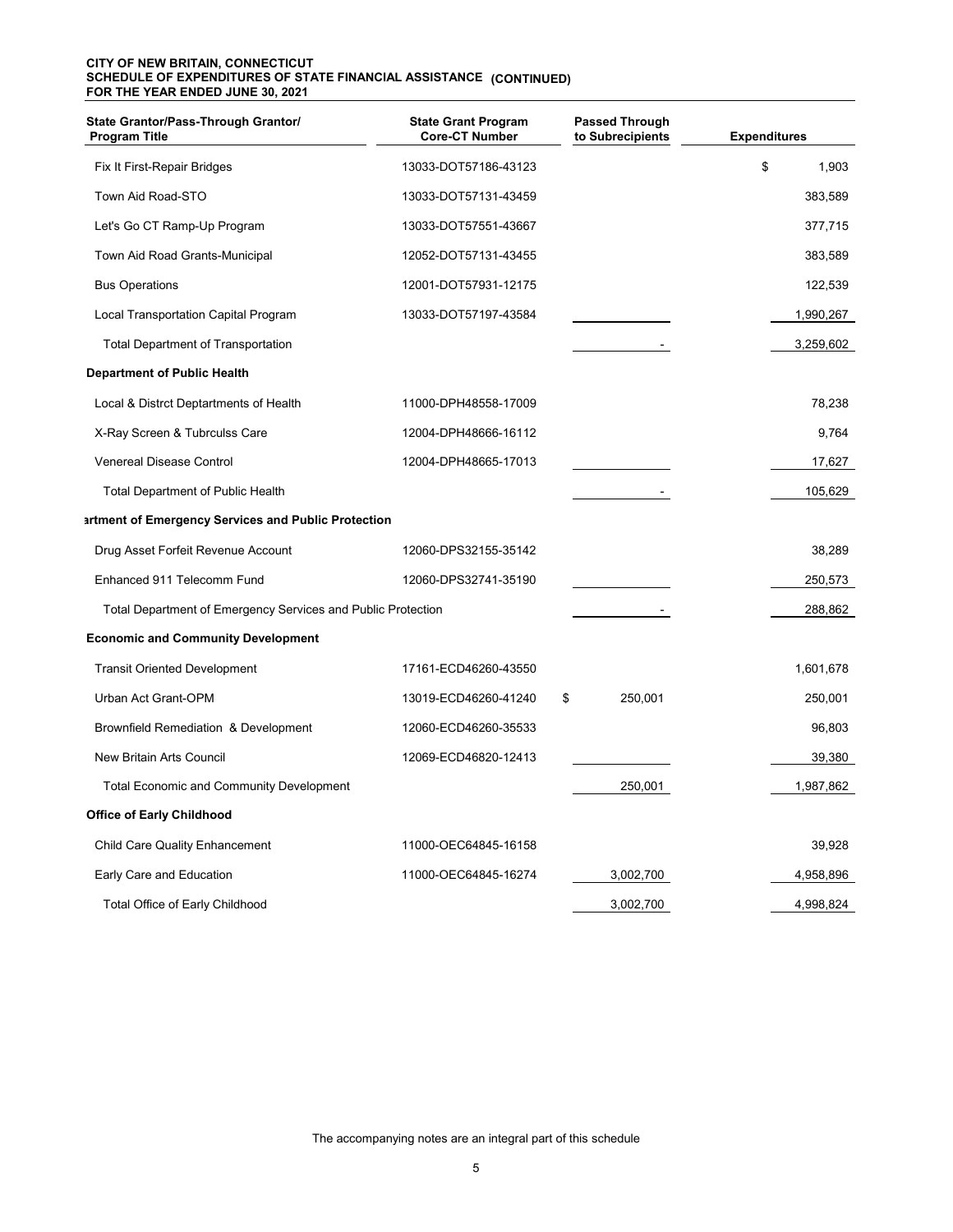#### **SCHEDULE OF EXPENDITURES OF STATE FINANCIAL ASSISTANCE (CONTINUED) CITY OF NEW BRITAIN, CONNECTICUT SCHEDULE OF EXPENDITURES OF STATE FINANCIAL ASSISTANCE FOR THE YEAR ENDED JUNE 30, 2021**

| State Grantor/Pass-Through Grantor/<br><b>Program Title</b>       | <b>State Grant Program</b><br><b>Core-CT Number</b> | <b>Passed Through</b><br>to Subrecipients | <b>Expenditures</b>        |             |
|-------------------------------------------------------------------|-----------------------------------------------------|-------------------------------------------|----------------------------|-------------|
| <b>Office of Policy and Management</b>                            |                                                     |                                           |                            |             |
| Reimburse Towns-Tax Loss On State Property                        | 11000-OPM20600-17004                                |                                           | \$                         | 2,996,392   |
| Reimburse Towns-Private Tax-Exempt Property                       | 11000-OPM20600-17006                                |                                           |                            | 2,066,516   |
| Reimburse Property Tax-Disability Exemption                       | 11000-OPM20600-17011                                |                                           |                            | 7,317       |
| Property Tax Relief For Veterans                                  | 11000-OPM20600-17024                                |                                           |                            | 19,392      |
| Local Capital Improvement                                         | 12050-OPM20600-40254                                |                                           |                            | 288,262     |
| Municipal Purposes & Projects                                     | 12052-OPM20600-43587                                |                                           |                            | 2,148,288   |
| <b>Distressed Municipalities</b>                                  | 12052-OPM20600-43750                                |                                           |                            | 264,788     |
| Total Office of Policy and Management                             |                                                     |                                           |                            | 7,790,955   |
| <b>State Financial Assistance Before Exempt Programs</b>          |                                                     | 3,298,984<br>\$                           |                            | 48,086,509  |
|                                                                   | <b>Exempt Programs</b>                              |                                           |                            |             |
| <b>Department of Education</b>                                    |                                                     |                                           |                            |             |
| Two Percent Education Cost Share Program                          | 11000-SDE64370-17041-82002                          |                                           |                            | 1,478,486   |
| <b>Education Cost Sharing</b>                                     | 11000-SDE64370-17041-82010                          |                                           |                            | 72,716,216  |
| Excess Cost - Student Based<br><b>Excess Cost - Student Based</b> | 11000-SDE64370-17047<br>11000-SDE64370-17047        |                                           | 289,589<br>\$<br>3,048,608 | 3,340,100   |
| <b>Total Department of Education</b>                              |                                                     |                                           |                            | 77,532,899  |
| <b>Office of Policy and Management</b>                            |                                                     |                                           |                            |             |
| <b>Municipal Transition</b>                                       | 11000-OPM20600-17103                                |                                           |                            | 1,758,937   |
| Municipal Stabilization Grant                                     | 11000-OPM20600-17104                                |                                           |                            | 2,176,332   |
| <b>Grants To Towns</b>                                            | 12009-OPM20600-17005                                |                                           |                            | 1,980,822   |
| Total Office of Policy and Management                             |                                                     |                                           |                            | 5,916,091   |
| <b>Total Exempt Programs</b>                                      |                                                     |                                           |                            | 83,448,990  |
| <b>Total State Financial Assistance</b>                           |                                                     | 3,298,984<br>\$                           | \$                         | 131,535,499 |

The accompanying notes are an integral part of this schedule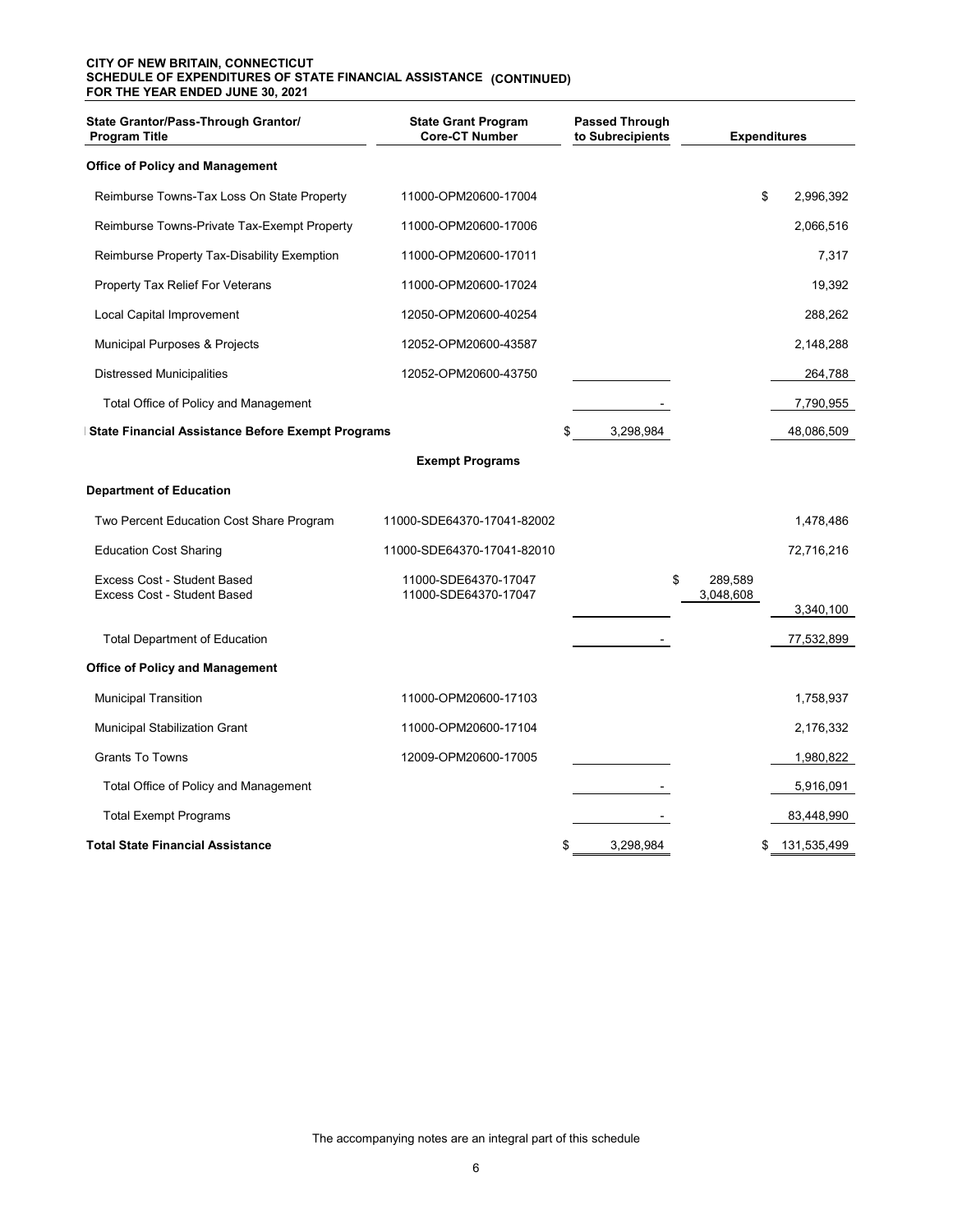#### **NOTE 1 - SUMMARY OF SIGNIFICANT ACCOUNTING POLICIES**

#### **Basis of Presentation**

The accompanying schedule of expenditures of state financial assistance (the Schedule) includes the state grant activity of the City of New Britain, Connecticut, under programs of the State of Connecticut for the year ended June 30, 2021. Various departments and agencies of the State of Connecticut have provided financial assistance through grants and other authorizations in accordance with the General Statutes of the State of Connecticut. Because the Schedule presents only a selected portion of the operations of the City of New Britain, Connecticut, it is not intended to, and does not, present the financial position, changes in fund balance, changes in net position or cash flows of the City of New Britain, Connecticut.

#### **Basis of Accounting**

The accounting policies of the City of New Britain, Connecticut, conform to accounting principles generally accepted in the United States of America as applicable to governmental organizations. The information in the Schedule is presented based upon regulations established by the State of Connecticut, Office of Policy and Management.

Expenditures reported on the Schedule are presented on the modified accrual basis of accounting. In accordance with Section 4-236-22 of the Regulations to the State Single Audit Act, certain grants are not dependent on expenditure activity and, accordingly, are considered to be expended in the fiscal year of receipt. These grant program receipts are reflected in the expenditures column of the Schedule.

#### **NOTE 2 - LOAN PROGRAMS**

In accordance with Section 4-236-23(a)(4)(F) of the Regulations to the State Single Audit Act, the notes to the schedule of expenditures of state financial assistance shall include loans and loan activities. The following is a summary of the various loan program activity for the year ended June 30, 2021:

Department of Energy and Environmental Protection:

Clean Water Funds:

| <b>Issue</b><br><b>Date</b> | <b>Interest</b><br>Rate |   | Original<br><b>Amount</b> | <b>Balance</b><br><b>Beginning</b> | Issued         |      | <b>Retired</b> | <b>Balance</b><br><b>Ending</b> |
|-----------------------------|-------------------------|---|---------------------------|------------------------------------|----------------|------|----------------|---------------------------------|
| 11/30/01                    | 2.43%                   | S | 12,682,987 \$             | 898,379 \$                         |                | - \$ | 634,149 \$     | 264,230                         |
| 01/31/04                    | 2.00%                   |   | 2,317,986                 | 299,395                            | -              |      | 115,895        | 183,500                         |
| 10/01/04                    | 2.77%                   |   | 24,000,000                | 4,000,000                          | $\blacksquare$ |      | 1,200,000      | 2,800,000                       |
| 05/30/05                    | 2.00%                   |   | 2,695,516                 | 527,872                            | ۰              |      | 134,776        | 393,096                         |
| 01/31/08                    | 2.00%                   |   | 1,173,344                 | 416,920                            | -              |      | 63,330         | 353,590                         |
| 05/31/13                    | 2.00%                   |   | 686,179                   | 436,131                            | $\blacksquare$ |      | 34,890         | 401,241                         |
| 10/27/16                    | 2.00%                   |   | 3,022,188                 | 2,392,566                          | ۰              |      | 151,109        | 2,241,457                       |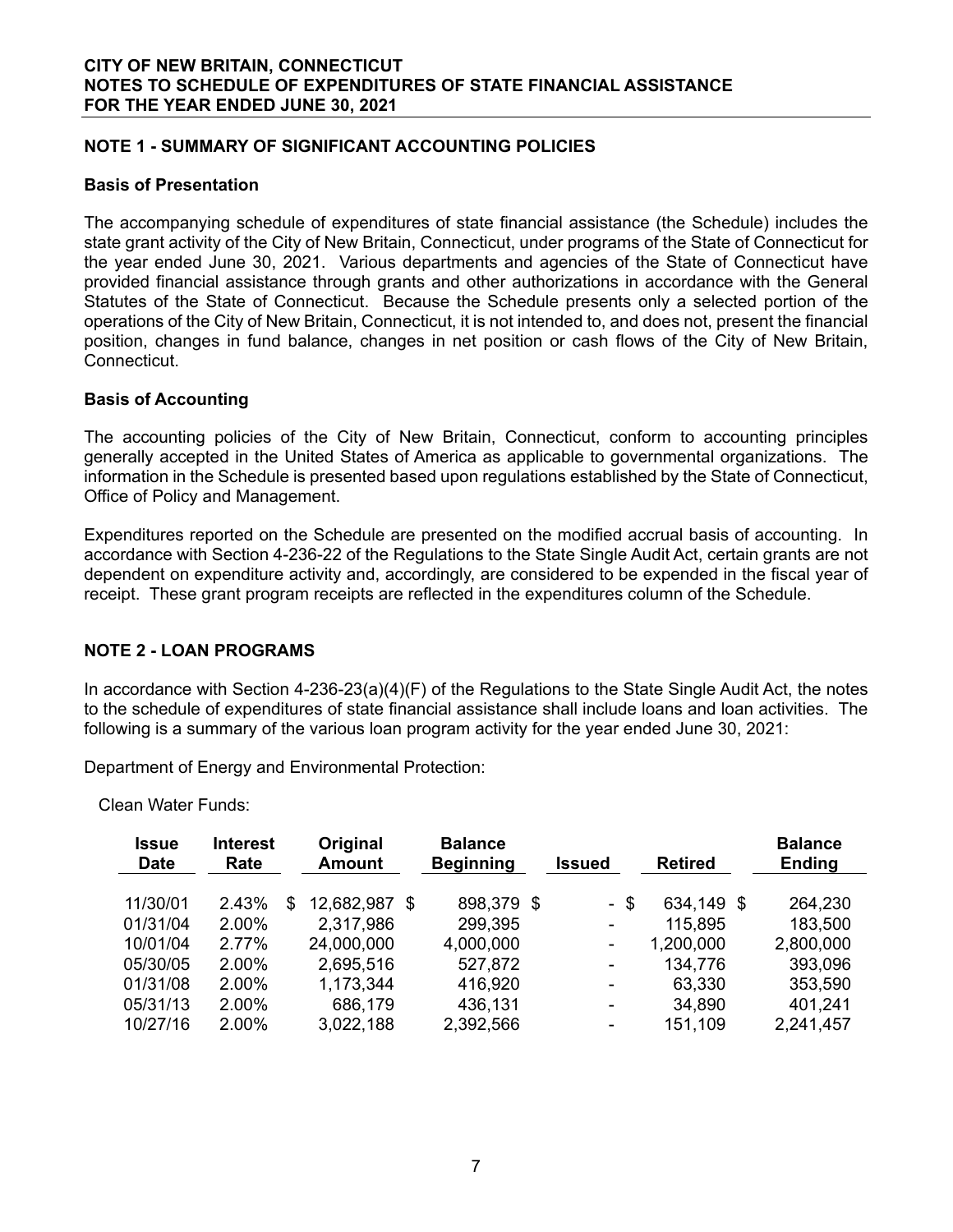

**Independent Auditors' Report on Internal Control over Financial Reporting and on Compliance and Other Matters Based on an Audit of Financial Statements Performed in Accordance with** *Government Auditing Standards* 

To the Members of the Common Council City of New Britain, Connecticut

We have audited, in accordance with the auditing standards generally accepted in the United States of America and the standards applicable to financial audits contained in *Government Auditing Standards*, issued by the Comptroller General of the United States, the financial statements of the governmental activities, the business-type activities*,* each major fund and the aggregate remaining fund information of the City of New Britain, Connecticut, as of and for the year ended June 30, 2021, and the related notes to the financial statements, which collectively comprise the City of New Britain, Connecticut's basic financial statements, and have issued our report thereon dated February 24, 2022.

#### **Internal Control over Financial Reporting**

In planning and performing our audit of the financial statements, we considered the City of New Britain, Connecticut's internal control over financial reporting (internal control) as a basis for designing audit procedures that are appropriate in the circumstances for the purpose of expressing our opinions on the financial statements, but not for the purpose of expressing an opinion on the effectiveness of the City of New Britain, Connecticut's internal control. Accordingly, we do not express an opinion on the effectiveness of the City of New Britain, Connecticut's internal control.

A deficiency in internal control exists when the design or operation of a control does not allow management or employees, in the normal course of performing their assigned functions, to prevent, or detect and correct, misstatements on a timely basis. A material weakness is a deficiency, or a combination of deficiencies, in internal control such that there is a reasonable possibility that a material misstatement of the entity's financial statements will not be prevented, or detected and corrected on a timely basis. A significant deficiency is a deficiency, or a combination of deficiencies, in internal control that is less severe than a material weakness yet important enough to merit attention by those charged with governance.

Our consideration of internal control was for the limited purpose described in the first paragraph of this section and was not designed to identify all deficiencies in internal control that might be material weaknesses or significant deficiencies and therefore, material weaknesses or significant deficiencies may exist that have not been identified. Given these limitations, during our audit we did not identify any deficiencies in internal control that we consider to be material weaknesses. We did identify certain deficiencies in internal control, described in the accompanying schedule of findings and questioned costs as items 2021-001, that we consider to be significant deficiencies.

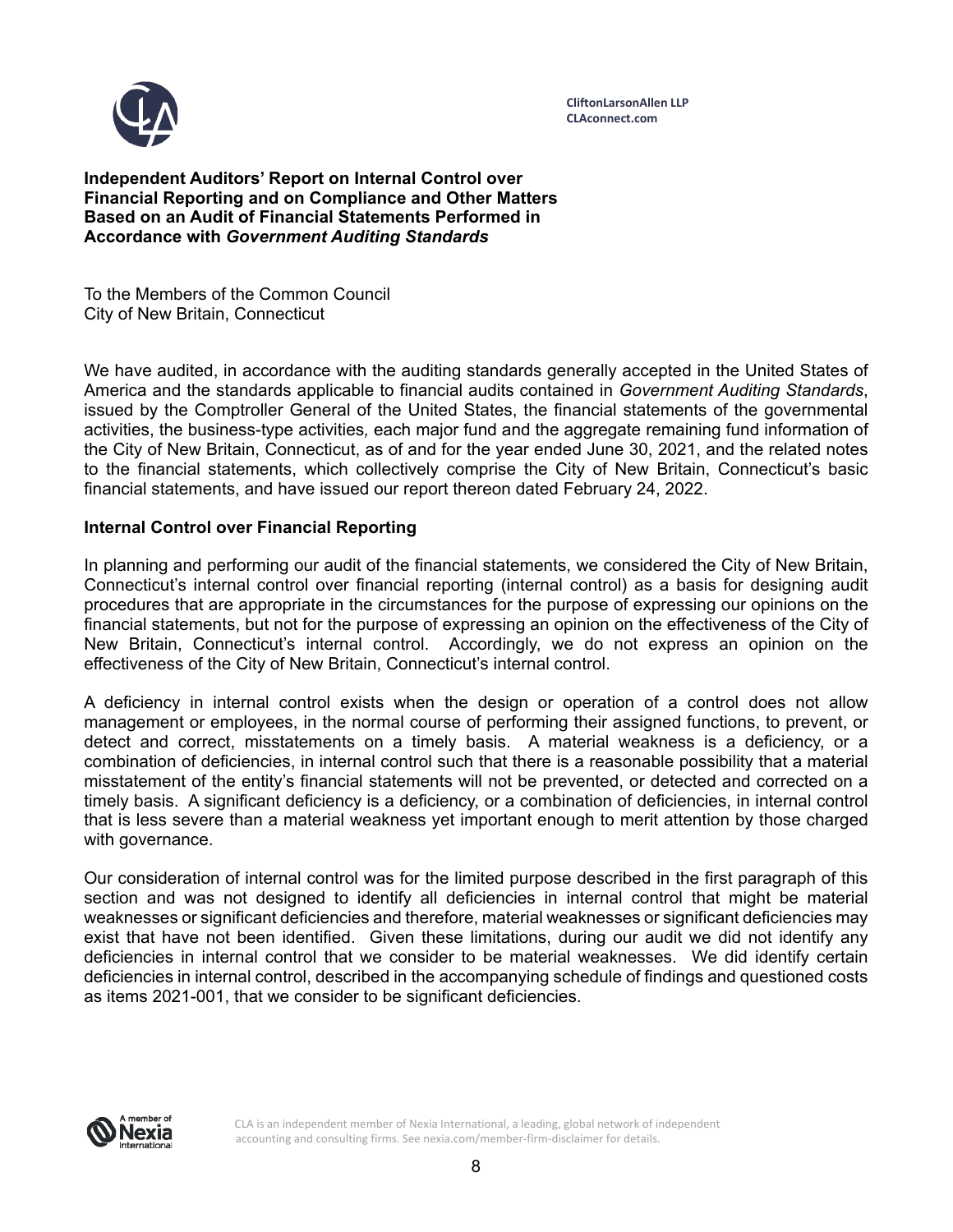#### **Compliance and Other Matters**

As part of obtaining reasonable assurance about whether the City of New Britain, Connecticut's financial statements are free from material misstatement, we performed tests of its compliance with certain provisions of laws, regulations, contracts and grant agreements, noncompliance with which could have a direct and material effect on the financial statements. However, providing an opinion on compliance with those provisions was not an objective of our audit, and, accordingly, we do not express such an opinion. The results of our tests disclosed no instances of noncompliance or other matters that are required to be reported under *Government Auditing Standards*.

#### **The City of New Britain, Connecticut's Response to Findings**

The City of New Britain, Connecticut's response to the findings identified in our audit is described in the accompanying schedule of findings and questioned costs. The City of New Britain, Connecticut's response was not subjected to the auditing procedures applied in the audit of the financial statements and, accordingly, we express no opinion on it.

#### **Purpose of this Report**

The purpose of this report is solely to describe the scope of our testing of internal control and compliance and the results of that testing, and not to provide an opinion on the effectiveness of the City of New Britain, Connecticut's internal control or on compliance. This report is an integral part of an audit performed in accordance with *Government Auditing Standards* in considering the City of New Britain, Connecticut's internal control and compliance. Accordingly, this communication is not suitable for any other purpose.

Viifton Larson Allen LLP

West Hartford, Connecticut February 24, 2022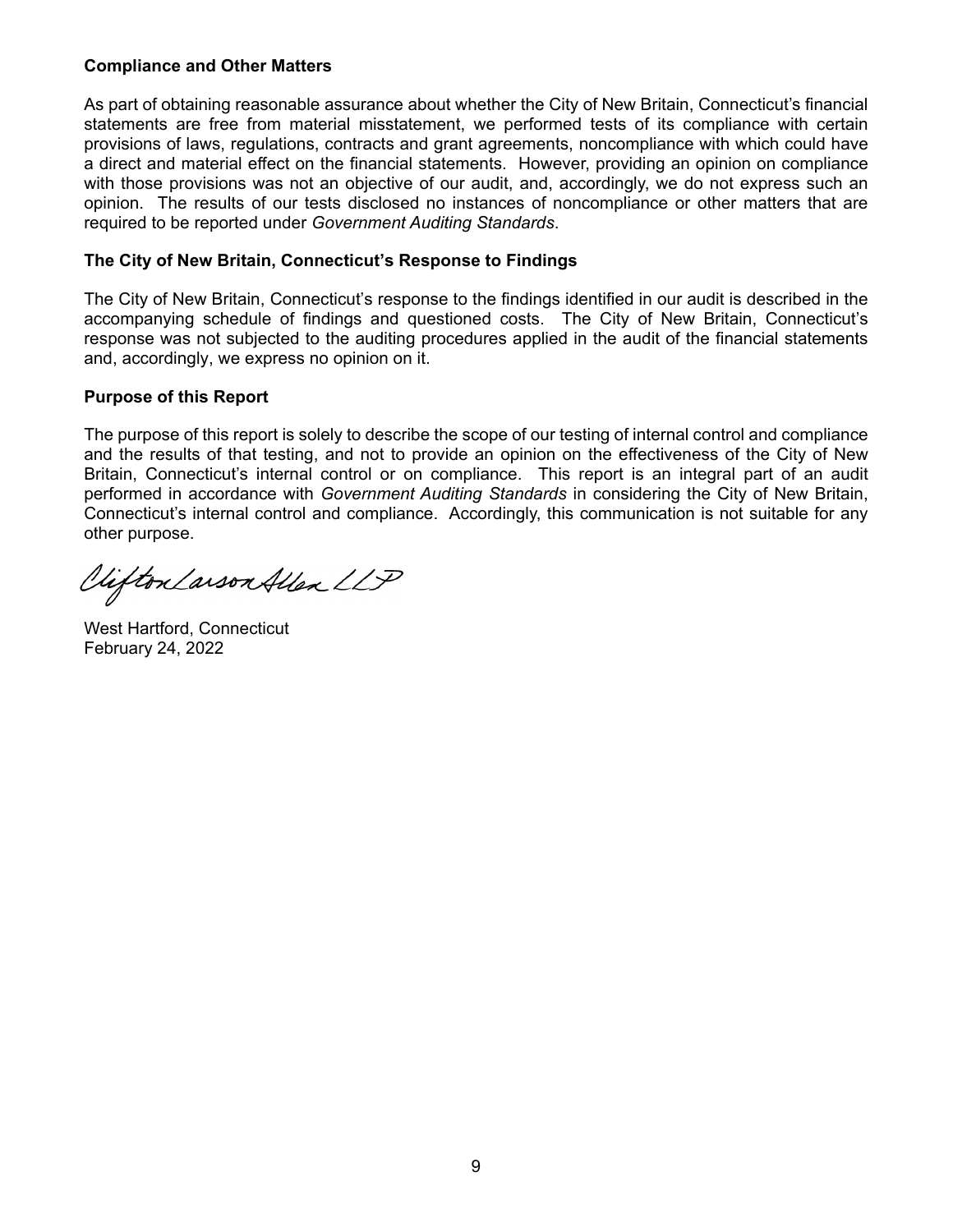#### **CITY OF NEW BRITAIN, CONNECTICUT SCHEDULE OF FINDINGS AND QUESTIONED COSTS FOR THE YEAR ENDED JUNE 30, 2021**

#### **I. SUMMARY OF AUDITORS' RESULTS**

#### **Financial Statements**

| Type of auditors' report issued:                                                                                                                                                                                                                                                              |                                                                                                                            |                   | Unmodified                                                   |
|-----------------------------------------------------------------------------------------------------------------------------------------------------------------------------------------------------------------------------------------------------------------------------------------------|----------------------------------------------------------------------------------------------------------------------------|-------------------|--------------------------------------------------------------|
| Internal control over financial reporting:<br>Material weakness(es) identified?<br>$\bullet$<br>Significant deficiency(ies) identified?<br>$\bullet$<br>Noncompliance material to financial statements noted?                                                                                 | yes<br>X<br>yes<br>yes                                                                                                     | $\mathsf{X}$<br>X | no<br>none reported<br>no                                    |
| <b>State Financial Assistance</b>                                                                                                                                                                                                                                                             |                                                                                                                            |                   |                                                              |
| Internal control over major programs:<br>Material weakness(es) identified?<br>Significant deficiency(ies) identified?<br>$\bullet$                                                                                                                                                            | yes<br>yes                                                                                                                 | X<br>X            | no<br>none reported                                          |
| Type of auditors' report issued on compliance for major programs:                                                                                                                                                                                                                             |                                                                                                                            |                   | Unmodified                                                   |
| Any audit findings disclosed that are required to be reported<br>in accordance with Section 4-236-24 of the Regulations to the<br>State Single Audit Act?<br>The following schedule reflects the major programs included in the audit:                                                        | yes                                                                                                                        | X —<br>no         |                                                              |
| State Grantor and Program                                                                                                                                                                                                                                                                     | <b>State Core-CT Number</b>                                                                                                |                   | <b>Expenditures</b>                                          |
| Department of Education:<br><b>Commissioner's Network</b><br><b>Alliance District</b><br><b>Adult Education</b><br>Department of Transportation:<br><b>Local Transportation Capital Program</b><br>Office of Policy and Management:<br>Reimburse Towns - Tax Loss on<br><b>State Property</b> | 11000-SDE64370-12198<br>11000-SDE64370-17041-82164<br>11000-SDE64370-17030<br>13033-DOT57197-43584<br>11000-OPM20600-17004 | \$                | 2,815,175<br>22,035,700<br>977,946<br>1,990,267<br>2,996,392 |
| Dollar threshold used to distinguish between type A and type B programs:                                                                                                                                                                                                                      |                                                                                                                            | \$                | 961,730                                                      |

#### **II. FINANCIAL STATEMENT FINDINGS**

#### **Finding No. 2021-001**

Fiscal Year End Close Procedures

#### **Type of Finding:**

Significant Deficiency in Internal Control over Financial Reporting

#### **Condition**

During the current year, the City's bank reconciliations were not completed timely and numerous client entries were posted to various funds after the general ledger was provided to the auditors, causing issuance delays.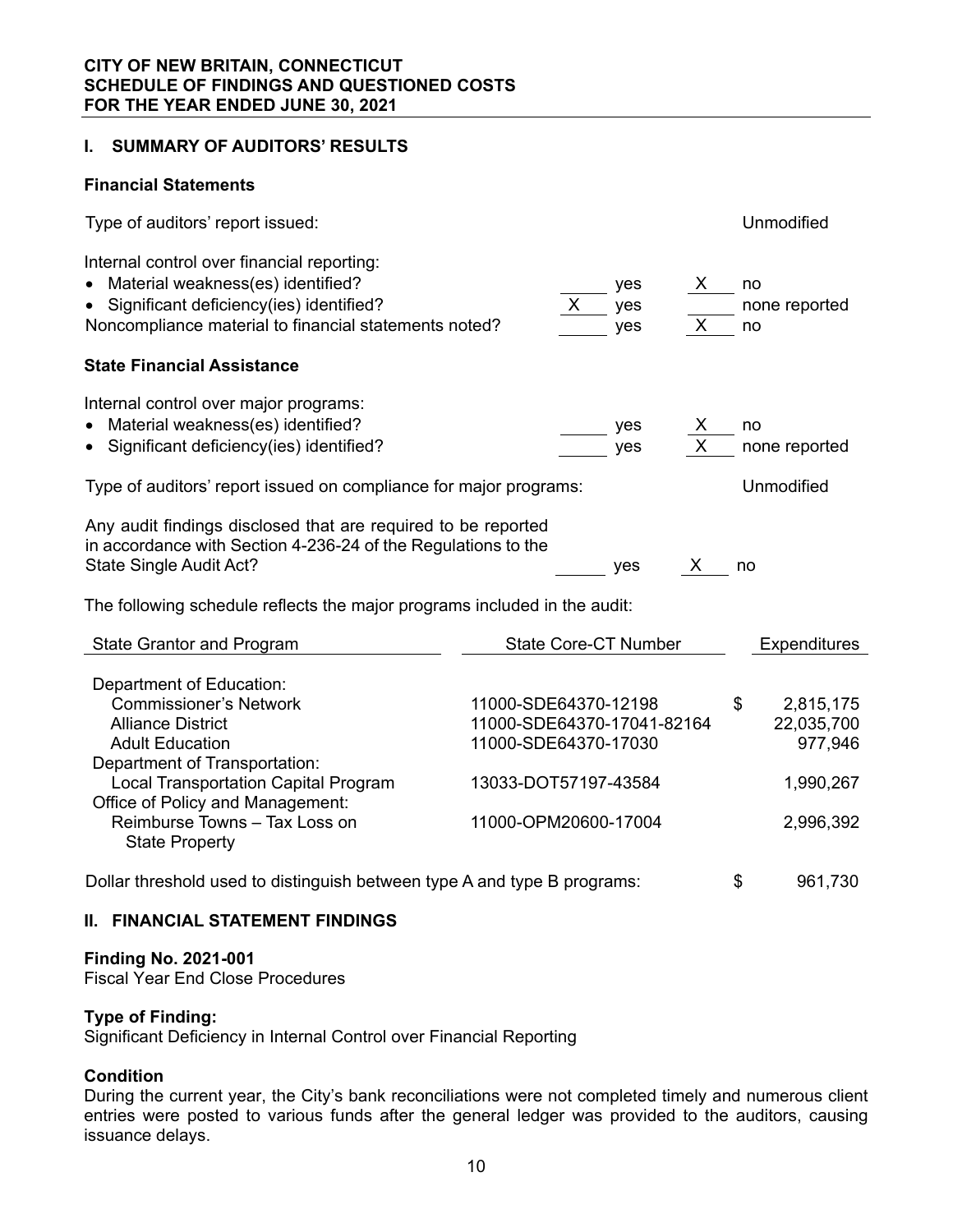## **Criteria**

Management is responsible for establishing strong internal controls to ensure the financial statements are free from material misstatements.

## **Cause**

Shortage in staffing within the finance department and lack of a formal financial close process.

### **Effect**

Increased risk of material misstatement within the financial statements.

#### **Repeat Finding**

No.

#### **Recommendation**

We recommend that the City develop a formal financial close process to ensure general ledger balances are accurate and complete prior to submission of trial balance to auditors for review.

#### **Views of Responsible Officials**

Management agrees with this finding.

#### **III. STATE FINANCIAL ASSISTANCE FINDINGS AND QUESTIONED COSTS**

No matters were reported.